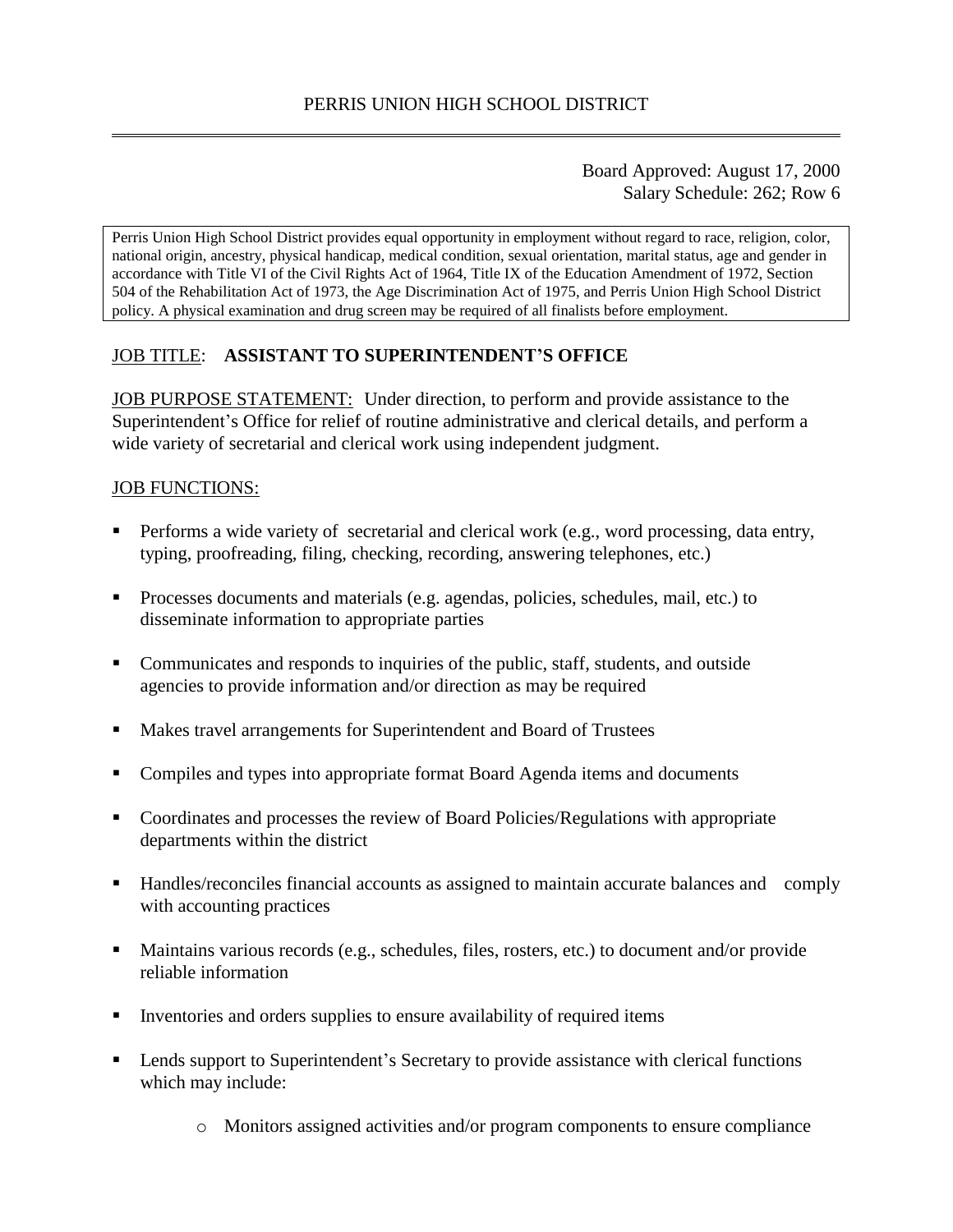# JOB TITLE: ASSISTANT TO SUPERINTENDENT'S OFFICE Page 2

## JOB FUNCTIONS – continued

with financial, legal and/or administrative requirements

o Initiates, composes and distributes documents to communicate information to school, district personnel, and the public

### JOB FUNCTIONS – continued

- o Evaluates situations (i.e. involving other staff, students, parents, the public etc.) to inform appropriate personnel for resolution
- o Organizes communications and information to ensure the efficient and effective operations of the office and information dissemination between administrator and staff, the public and other district personnel
- o Attends a variety of meetings as needed to take minutes, convey and/or gather information or obtain training required to perform functions
- Operates standard office equipment including use of computer applications
- Uses English in both written and verbal form; correct spelling, grammar, and punctuation
- **Performs** arithmetic calculations
- **Demonstrates organizational skills**
- Works independently with speed and accuracy
- **Performs other related duties as assigned or needed**

# PHYSICAL ABILITIES:

- **Physical ability to read handwritten or typed documents, and the display screen of various** office equipment and machines
- Able to conduct verbal conversation in English
- Able to hear normal range verbal conversation (approximately 60 decibels)
- Able to sit (for sustained periods of time), stand, stoop, kneel, bend, lift (25 pounds), carry (25 pounds), and walk
- Able to climb slopes, stairs, steps, ramps and ladders